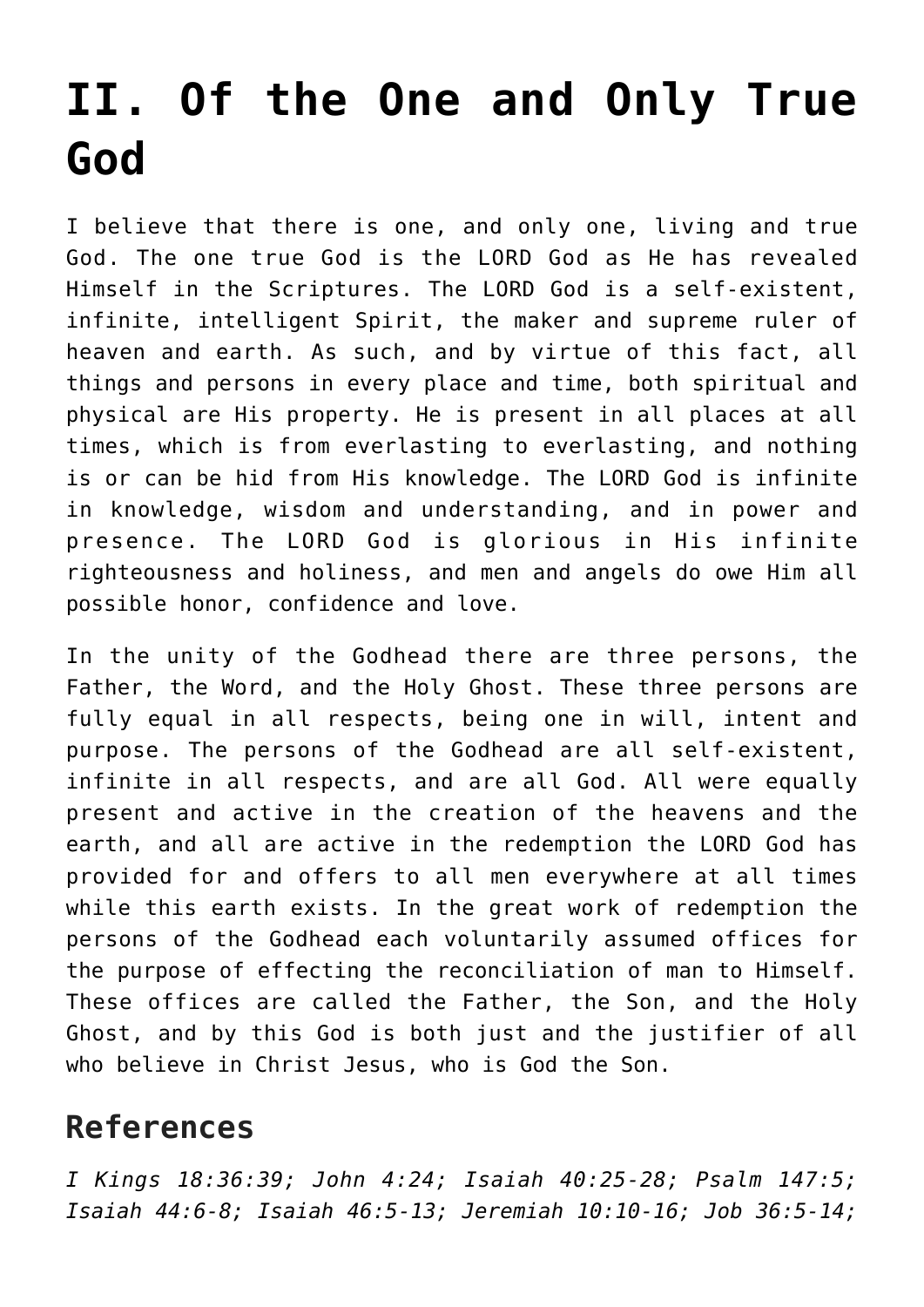*John 5:37-39; Luke 24:27; Jeremiah 9:23-24; Job 38:1-13; Isaiah 41:21-24; Psalm 139:1-16; Job 34:16-25; Daniel 4:34-35; Psalm 90:1-4; Numbers 23:16-20; Job 34:10-15; Mark 12:28-33; Exodus 20:1-6; Romans 1:18-23; Revelation 4:8-11; I John 5:7; Matthew 28:19-20; II Corinthians 13:14; Genesis 1:26-27; Genesis 3:22-23; Habakkuk 1:12-13; Philippians 2:5-11; John 1:1-3; Revelation 19:11-16; Hebrews 1:5-9; Colossians 2:8-9; John 14:25-26; John 16:7-15; I Corinthians 12:4-6; Romans 3:21-26; I Timothy 2:1-4; Ezekiel 33:11; Exodus 34:5-7; I Timothy 1:17.*

## **Scriptures**

And it came to pass at *the time of* the offering of the *evening* sacrifice, that Elijah the prophet came near, and said, LORD God of Abraham, Isaac, and of Israel, let it be known this day that thou *art* God in Israel, and *that* I *am* thy servant, and *that* I have done all these things at thy word. Hear me, O LORD, hear me, that this people may know that thou *art* the LORD God, and *that* thou hast turned their heart back again. Then the fire of the LORD fell, and consumed the burnt sacrifice, and the wood, and the stones, and the dust, and licked up the water that *was* in the trench. And when all the people saw *it*, they fell on their faces: and they said, The LORD, he *is* the God; the LORD, he *is* the God. *(I Kings 18:36-39)*God is a spirit: and they that worship him must worship him in spirit and in truth. *(John 4:24)* To whom then will ye liken me, or shall I be equal? saith the Holy One. Lift up your eyes on high, and behold who hath created these *things*, that bringeth out their host by number: he calleth them all by names by the greatness of his might, for that *he is* strong in power; not one faileth. Why sayest thou, O Jacob, and speakest, O Israel, My way is hid from the LORD, and my judgment is passed over from my God? Hast thou not known? hast thou not heard, *that* the everlasting God, the LORD, the Creator of the ends of the earth, fainteth not, neither is weary? *there is* no searching of his understanding. *(Isaiah 40:25-28)*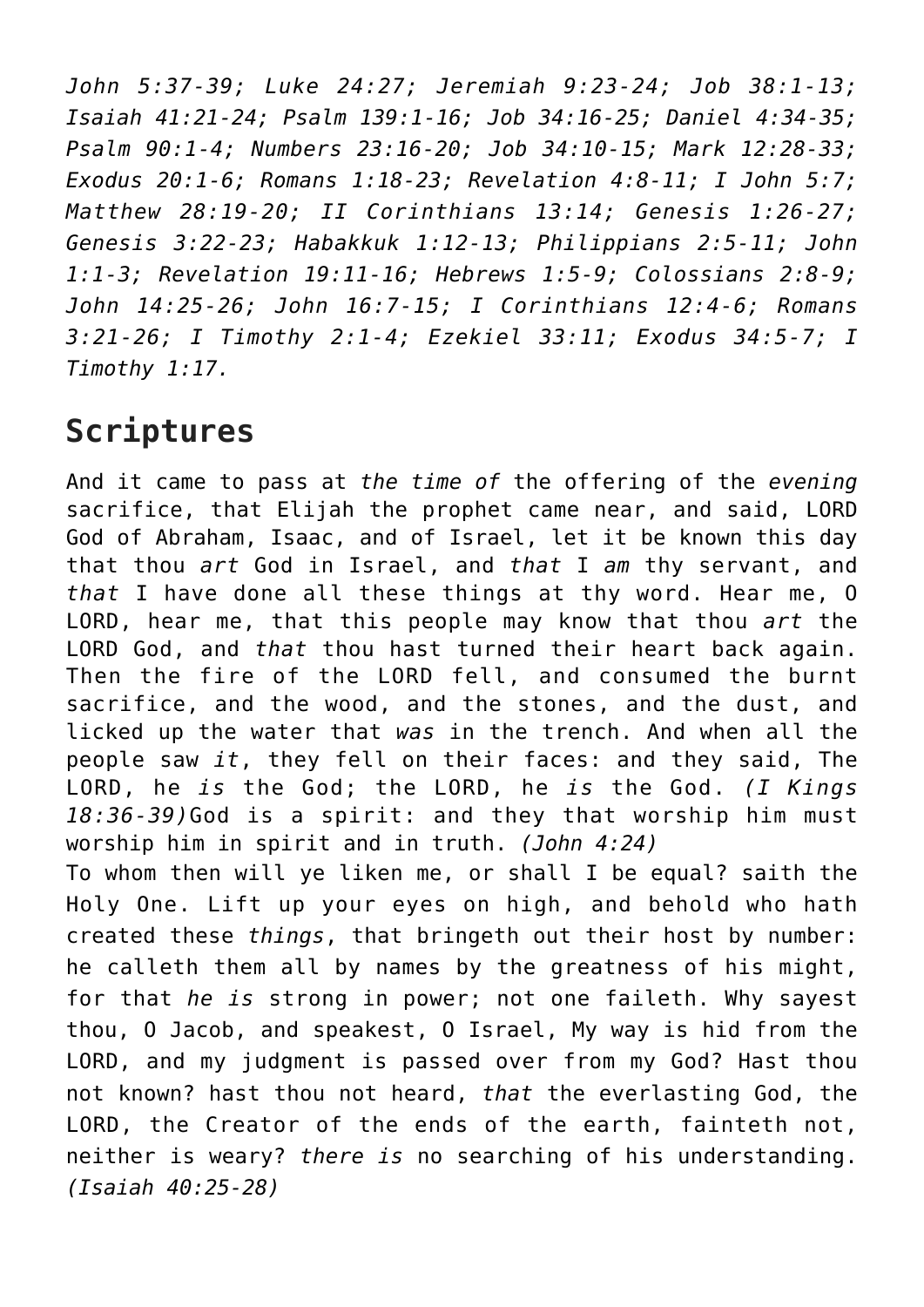Great is our Lord, and of great power: his understanding is infinite. *(Psalm 147:5)*

Thus saith the LORD the King of Israel, and his redeemer the LORD of hosts; I *am* the first, and I *am* the last; and beside me *there is* no God. And who, as I, shall call, and shall declare it, and set it in order for me, since I appointed the ancient people? and the things that are coming, and shall come, let them shew unto them. Fear ye not, neither be afraid: have not I told thee from that time, and have declared *it*? ye *are* even my witnesses. Is there a God beside me? yea, *there is* no God; I know not*any*. *(Isaiah 44:6-8)*

To whom will ye liken me, and make *me* equal, and compare me, that we may be like? They lavish gold out of the bag, and weigh silver in the balance, *and* hire a goldsmith; and he maketh it a god: they fall down, yea, they worship. They bear him upon the shoulder, they carry him, and set him in his place, and he standeth; from his place shall he not remove: yea, *one* shall cry unto him, yet can he not answer, nor save him out of his trouble. Remember this, and shew yourselves men: bring *it* again to mind, O ye transgressors. Remember the former things of old: for I *am* God, and *there is* none else; *I am* God, and *there is* none like me, Declaring the end from the beginning, and from ancient times *the things* that are not *yet* done, saying, My counsel shall stand, and I will do all my pleasure: Calling a ravenous bird from the east, the man that executeth my counsel from a far country: yea, I have spoken *it*, I will also bring it to pass; I have purposed *it*, I will also do it. Hearken unto me, ye stouthearted, that *are* far from righteousness: I bring near my righteousness; it shall not be far off, and my salvation shall not tarry: and I will place salvation in Zion for Israel my glory. *(Isaiah 46:5-13)*

But the LORD *is* the true God, he *is* the living God, and an everlasting king: at his wrath the earth shall tremble, and the nations shall not be able to abide his indignation. Thus shall ye say unto them, The gods that have not made the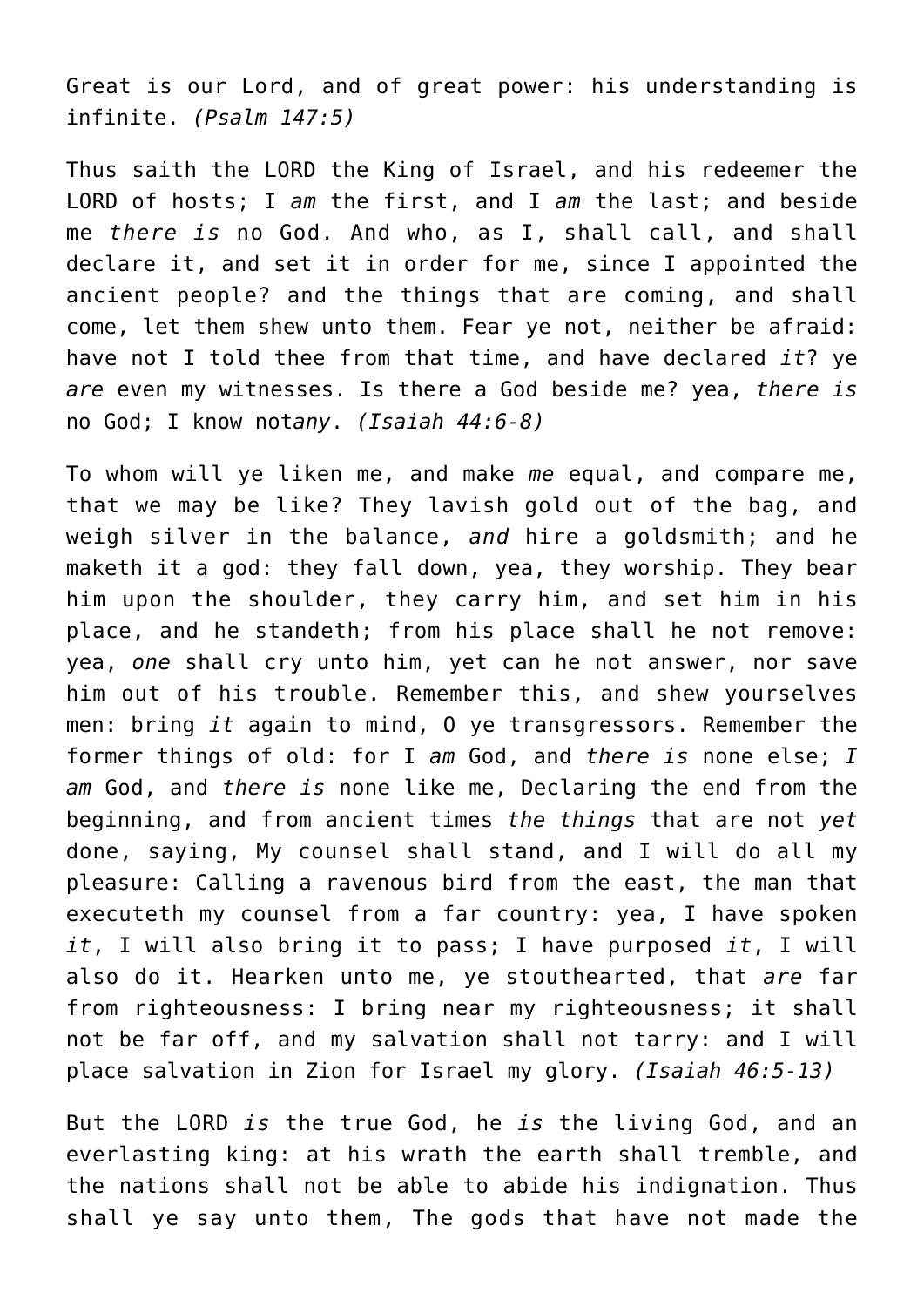heavens and the earth, *even* they shall perish from the earth, and from under these heavens. He hath made the earth by his power, he hath established the world by his wisdom, and hath stretched out the heavens by his discretion. When he uttereth his voice, *there is* a multitude of waters in the heavens, and he causeth the vapours to ascend from the ends of the earth; he maketh lightnings with rain, and bringeth forth the wind out of his treasures. Every man is brutish in *his* knowledge: every founder is confounded by the graven image: for his molten image *is* falsehood, and *there is* no breath in them. They *are* vanity, *and* the work of errors: in the time of their visitation they shall perish. The portion of Jacob *is* not like them: for he *is* the former of all *things*; and Israel *is* the rod of his inheritance: The LORD of hosts *is* his name. *(Jeremiah 10:10-16)*

Behold, God *is* mighty, and despiseth not *any: he is* mighty in strength *and* wisdom. He preserveth not the life of the wicked: but giveth right to the poor. He withdraweth not his eyes from the righteous: but with kings *are they* on the throne; yea, he doth establish them for ever, and they are exalted. And if *they be* bound in fetters, *and* be holden in cords of affliction; Then he sheweth them their work, and their transgressions that they have exceeded. He openeth also their ear to discipline, and commandeth that they return from iniquity. If they obey and serve *him*, they shall spend their days in prosperity, and their years in pleasures. But if they obey not, they shall perish by the sword, and they shall die without knowledge. But the hypocrites in heart heap up wrath: they cry not when he bindeth them. They die in youth, and their life *is* among the unclean. *(Job 36:5-14)*

And the Father himself, which hath sent me, hath borne witness of me. Ye have neither heard his voice at any time, nor seen his shape. And ye have not his word abiding in you: for whom he hath sent, him ye believe not. Search the scriptures; for in them ye think ye have eternal life: and they are they which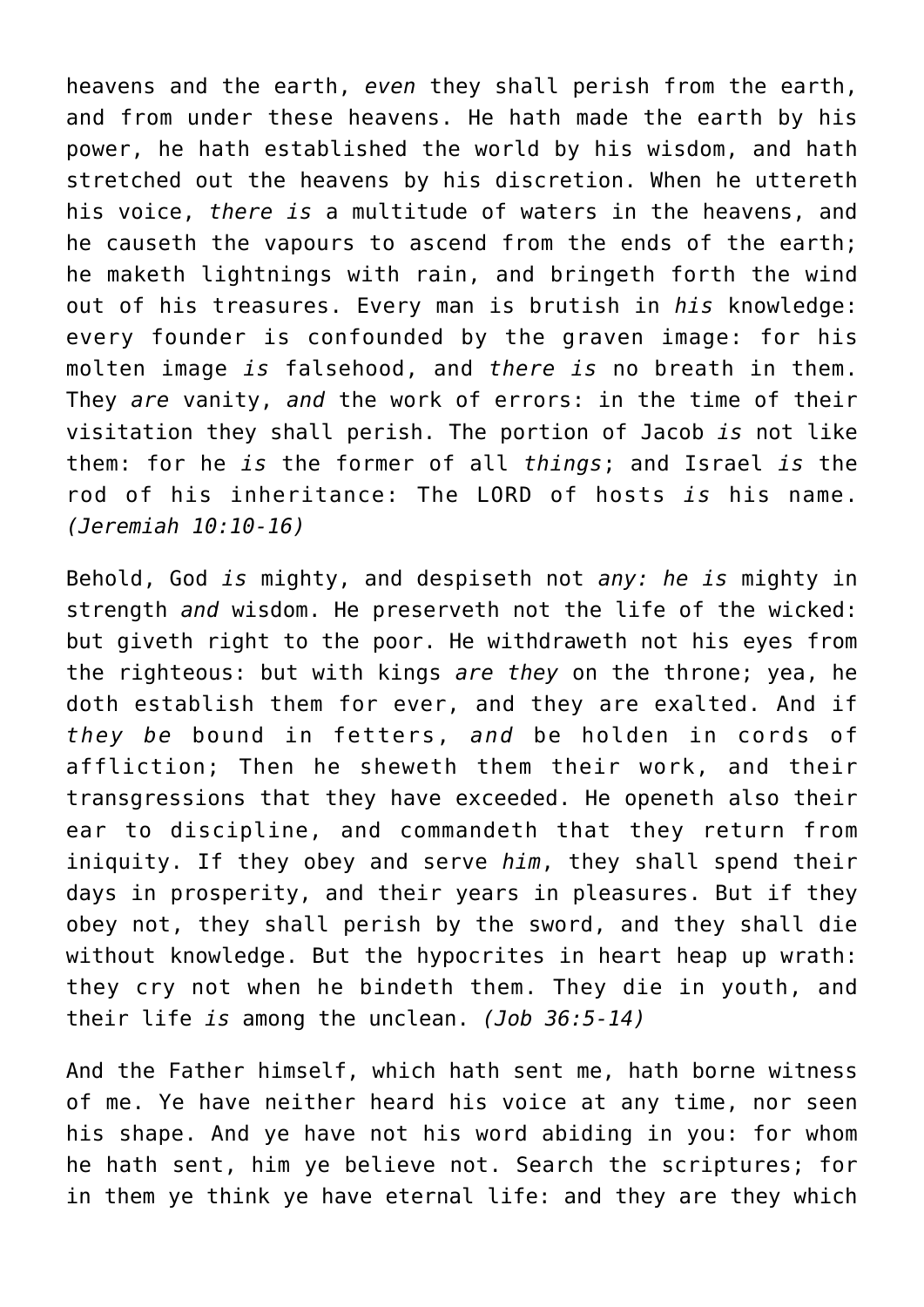testify of me. *(John 5:37-39)*

And beginning at Moses and all the prophets, he expounded unto them in all the scriptures the things concerning himself. *(Luke 24:27)*

Thus saith the LORD, Let not the wise *man* glory in his wisdom, neither let the mighty *man* glory in his might, let not the rich *man* glory in his riches: But let him that glorieth glory in this, that he understandeth and knoweth me, that I *am* the LORD which exercise lovingkindness, judgment, and righteousness, in the earth: for in these *things* I delight, saith the LORD. *(Jeremiah 9:23-24)*

Then the LORD answered Job out of the whirlwind, and said, Who *is* this that darkeneth counsel by words without knowledge? Gird up now thy loins like a man; for I will demand of thee, and answer thou me. Where wast thou when I laid the foundations of the earth? declare, if thou hast understanding. Who hath laid the measures thereof, if thou knowest? or who hath stretched the line upon it? Whereupon are the foundations thereof fastened? or who laid the corner stone thereof; When the morning stars sang together, and all the sons of God shouted for joy? Or *who* shut up the sea with doors, when it brake forth, *as if* it had issued out of the womb? When I made the cloud the garment thereof, and thick darkness a swaddlingband for it, And brake up for it my decreed *place*, and set bars and doors, And said, Hitherto shalt thou come, but no further: and here shall thy proud waves be stayed? Hast thou commanded the morning since thy days; *and* caused the dayspring to know his place; That it might take hold of the ends of the earth, that the wicked might be shaken out of it? *(Job 38:1-13)*

Produce your cause, saith the LORD; bring forth your strong *reasons*, saith the King of Jacob. Let them bring *them* forth, and shew us what shall happen: let them shew the former things, what they *be*, that we may consider them, and know the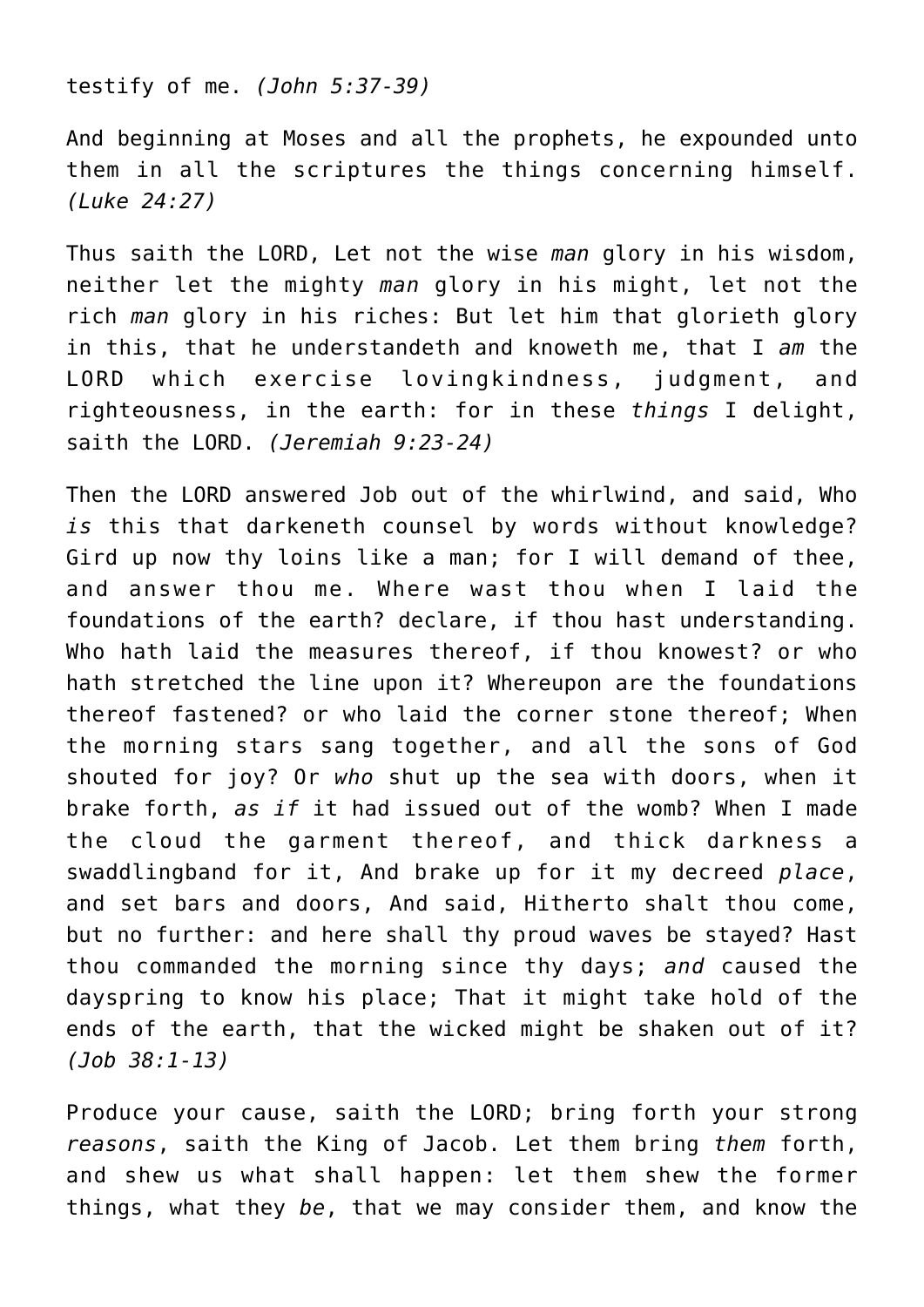latter end of them; or declare us things for to come. Shew the things that are to come hereafter, that we may know that ye *are* gods: yea, do good, or do evil, that we may be dismayed, and behold *it* together. Behold, ye *are* of nothing, and your work of nought: an abomination *is he that* chooseth you. *(Isaiah 41:21-24)*

O LORD, thou hast searched me, and known *me*. Thou knowest my downsitting and mine uprising, thou understandest my thought afar off. Thou compassest my path and my lying down, and art acquainted *with* all my ways. For *there is* not a word in my tongue, *but*, lo, O LORD, thou knowest it altogether. Thou hast beset me behind and before, and laid thine hand upon me. *Such* knowledge *is* too wonderful for me; it is high, I cannot *attain* unto it.

Whither shall I go from thy spirit? or whither shall I flee from thy presence? If I ascend up into heaven, thou *art* there: if I make my bed in hell, behold, thou *art there*. *If* I take the wings of the morning, *and* dwell in the uttermost parts of the sea; Even there shall thy hand lead me, and thy right hand shall hold me. If I say, Surely the darkness shall cover me; even the night shall be light about me. Yea, the darkness hideth not from thee; but the night shineth as the day: the darkness and the light *are* both alike *to thee*. For thou hast possessed my reins: thou hast covered me in my mother's womb. I will praise thee; for I am fearfully *and* wonderfully made: marvellous *are* thy works; and *that* my soul knoweth right well. My substance was not hid from thee, when I was made in secret, *and* curiously wrought in the lowest parts of the earth. Thine eyes did see my substance, yet being unperfect; and in thy book all *my members* were written, *which* in continuance were fashioned, when *as yet there was* none of them. *(Psalm 139:1-16)*

If now *thou hast* understanding, hear this: hearken to the voice of my words. Shall even he that hateth right govern? and wilt thou condemn him that is most just? *Is it fit* to say to a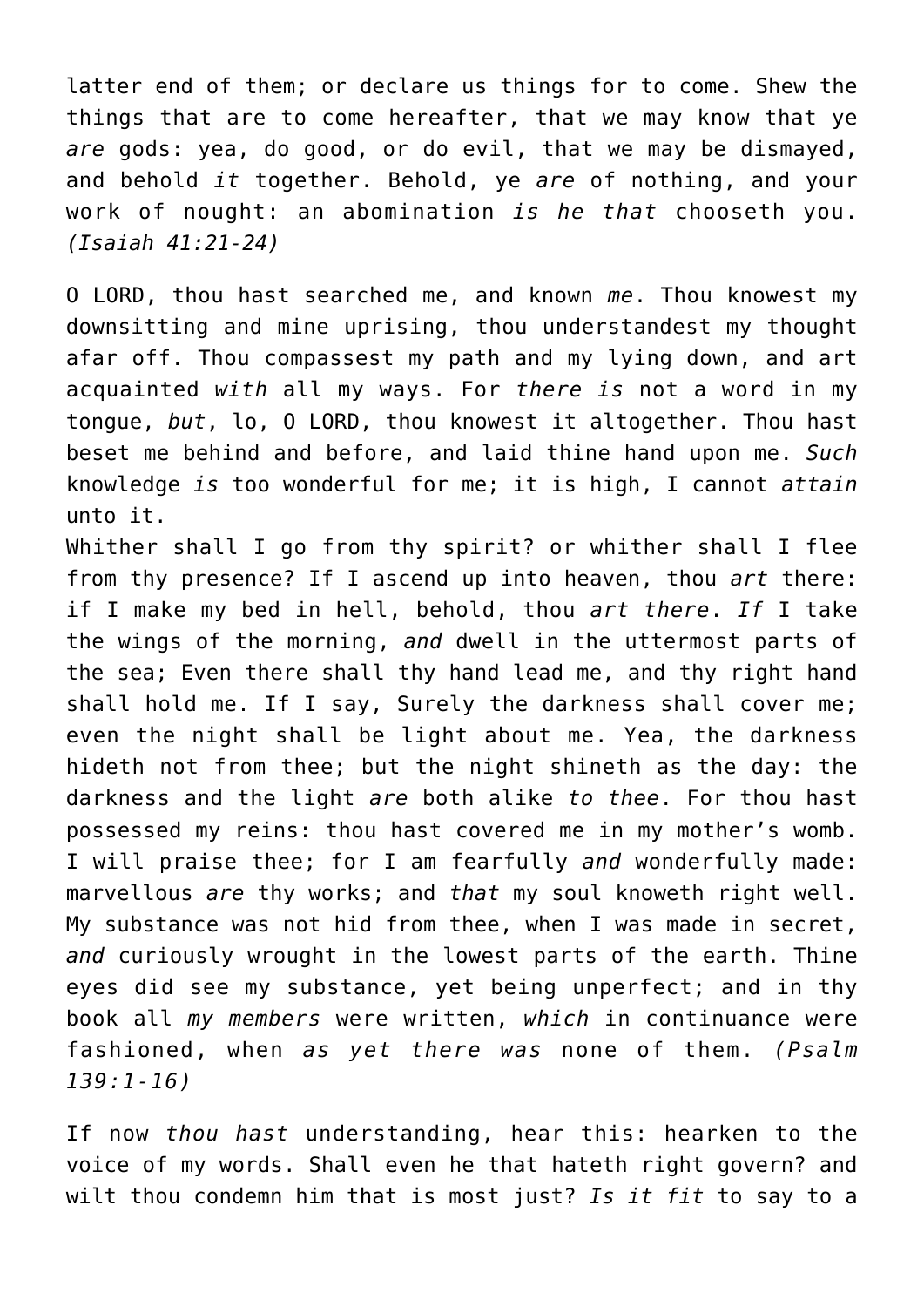king, *Thou art* wicked? *and* to princes, *Ye are* ungodly? *How much less to him* that accepteth not the persons of princes, nor regardeth the rich more than the poor? for they all *are* the work of his hands. In a moment shall they die, and the people shall be troubled at midnight, and pass away: and the mighty shall be taken away without hand. For his eyes *are* upon the ways of man, and he seeth all his goings. *There is* no darkness, nor shadow of death, where the workers of iniquity may hide themselves. For he will not lay upon man more *than right*; that he should enter into judgment with God. He shall break in pieces mighty men without number, and set others in their stead. Therefore he knoweth their works, and he overturneth *them* in the night, so that they are destroyed. *(Job 34:16-25)*

And at the end of the days I Nebuchadnezzar lifted up mine eyes unto heaven, and mine understanding returned unto me, and I blessed the most High, and I praised and honoured him that liveth for ever, whose dominion *is* an everlasting dominion, and his kingdom *is* from generation to generation: And all the inhabitants of the earth *are* reputed as nothing: and he doeth according to his will in the army of heaven, and *among* the inhabitants of the earth: and none can stay his hand, or say unto him, What doest thou? *(Daniel 4:34-35)*

Lord, thou hast been our dwelling place in all generations. Before the mountains were brought forth, or ever thou hadst formed the earth and the world, even from everlasting to everlasting, thou *art* God. Thou turnest man to destruction; and sayest, Return, ye children of men. For a thousand years in thy sight *are but* as yesterday when it is past, and *as* a watch in the night. *(Psalm 90:1-4)*

And the LORD met Balaam, and put a word in his mouth, and said, Go again unto Balak, and say thus. And when he came to him, behold, he stood by his burnt offering, and the princes of Moab with him. And Balak said unto him, What hath the LORD spoken? And he took up his parable, and said, Rise up, Balak,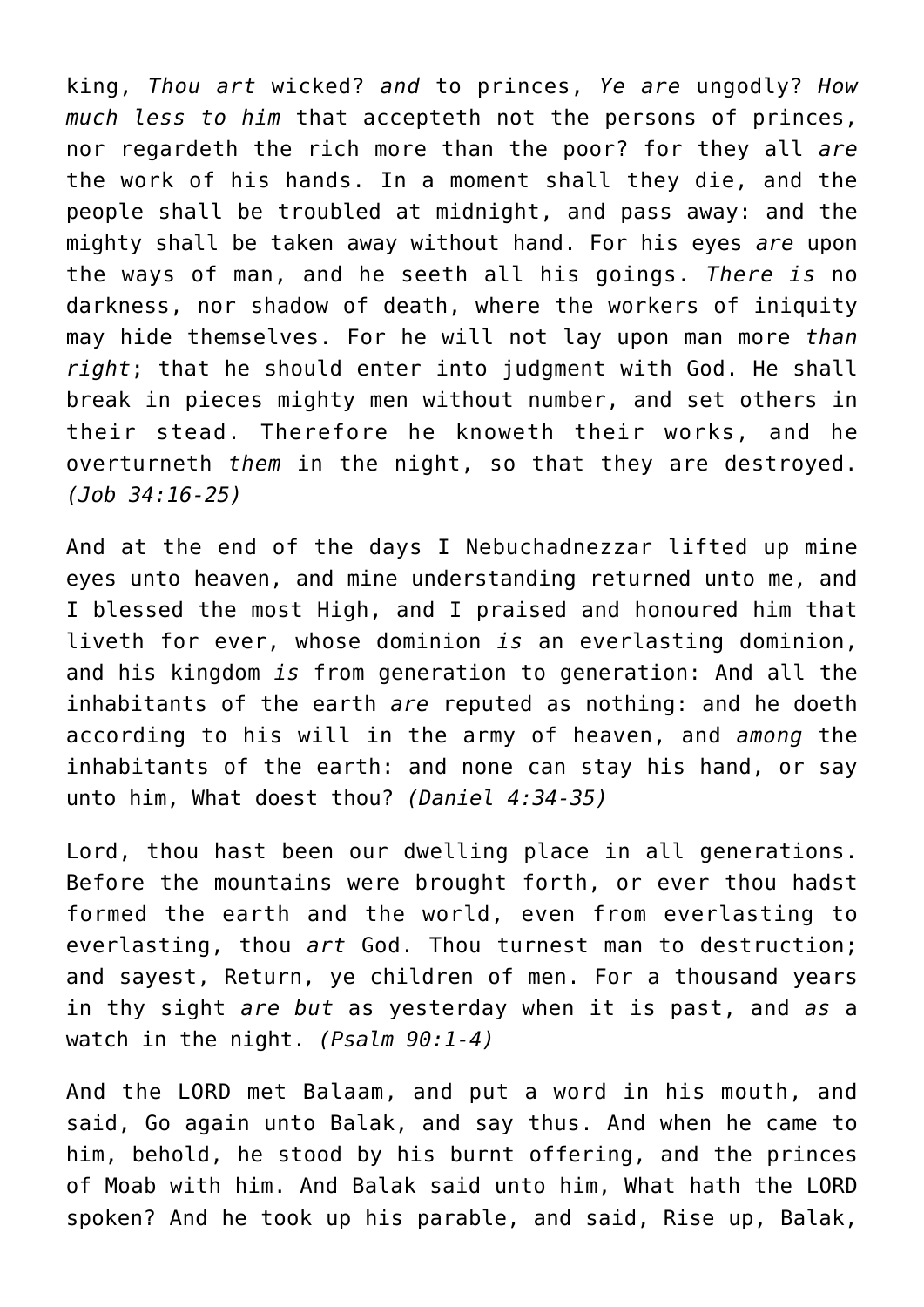and hear; hearken unto me, thou son of Zippor: God *is* not a man, that he should lie; neither the son of man, that he should repent: hath he said, and shall he not do *it*? or hath he spoken, and shall he not make it good? Behold, I have received *commandment* to bless: and he hath blessed; and I cannot reverse it. *(Numbers 23:16-20)*

Therefore hearken unto me, ye men of understanding: far be it from God, *that he should do* wickedness; and *from* the Almighty, *that he should commit* iniquity. For the work of a man shall he render unto him, and cause every man to find according to *his* ways. Yea, surely God will not do wickedly, neither will the Almighty pervert judgment. Who hath given him a charge over the earth? or who hath disposed the whole world? If he set his heart upon man, *if* he gather unto himself his spirit and his breath; All flesh shall perish together, and man shall turn again unto dust. *(Job 34:10-15)*

And one of the scribes came, and having heard them reasoning together, and perceiving that he had answered them well, asked him, Which is the first commandment of all? And Jesus answered him, The first of all the commandments *is*, Hear, O Israel; The Lord our God is one Lord: And thou shalt love the Lord thy God with all thy heart, and with all thy soul, and with all thy mind, and with all thy strength: this *is* the first commandment. And the second *is* like, *namely* this, Thou shalt love thy neighbour as thyself. There is none other commandment greater than these. And the scribe said unto him, Well, Master, thou hast said the truth: for there is one God; and there is none other but he: And to love him with all the heart, and with all the understanding, and with all the soul, and with all the strength, and to love neighbour as himself, is more than all whole burnt offerings and sacrifices. *(Mark 12:28-33)*

And God spake all these words, saying, I *am* the LORD thy God, which have brought thee out of the land of Egypt, out of the house of bondage. Thou shalt have no other gods before me.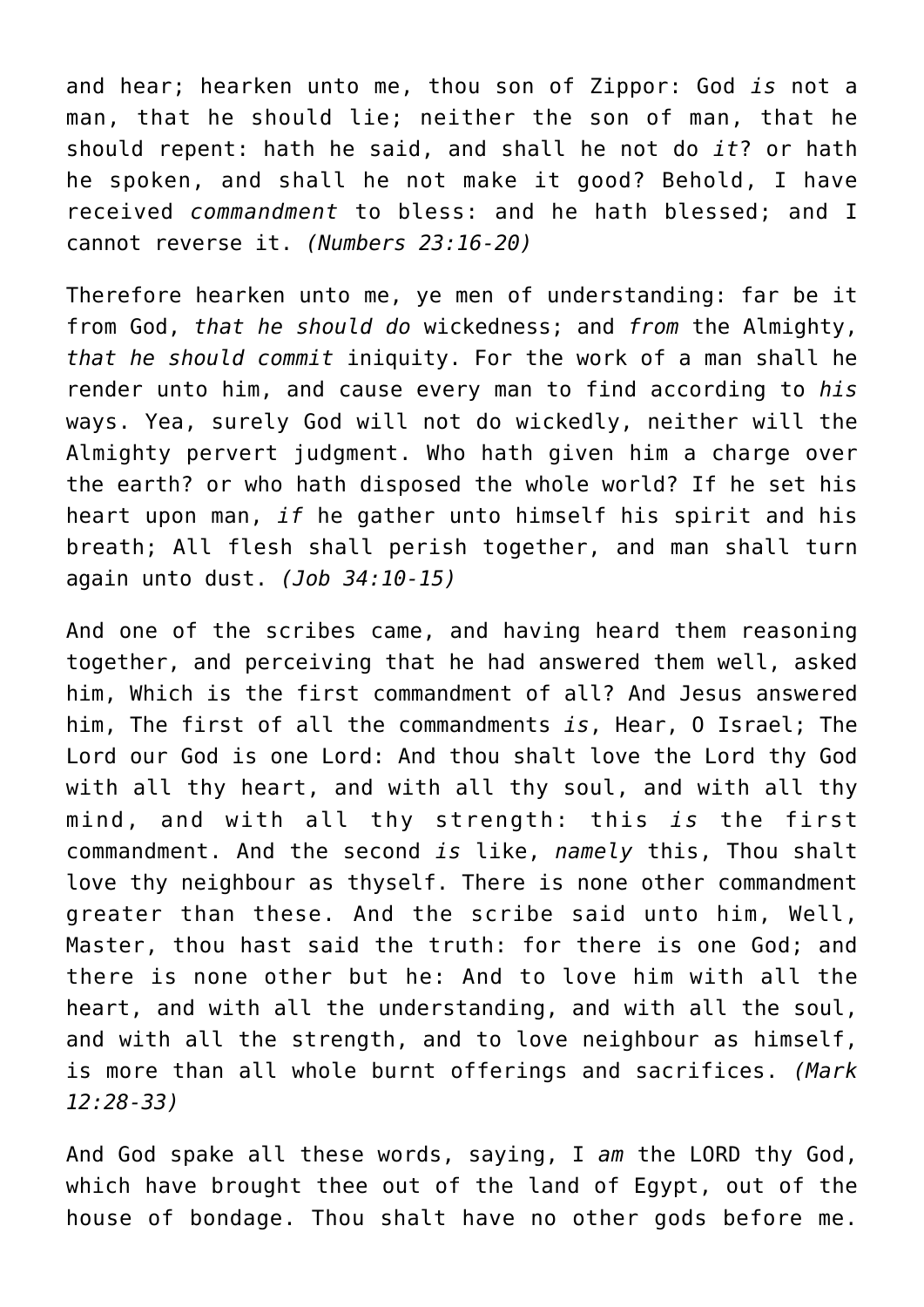Thou shalt not make unto thee any graven image, or any likeness *of any thing* that *is* in heaven above, or that *is* in the earth beneath, or that *is* in the water under the earth: Thou shalt not bow down thyself to them, nor serve them: for I the LORD thy God *am* a jealous God, visiting the iniquity of the fathers upon the children unto the third and fourth *generation* of them that hate me; And shewing mercy unto thousands of them that love me, and keep my commandments. *(Exodus 20:1-6)*

For the wrath of God is revealed from heaven against all ungodliness and unrighteousness of men, who hold the truth in unrighteousness; Because that which may be known of God is manifest in them; for God hath shewed *it* unto them. For the invisible things of him from the creation of the world are clearly seen, being understood by the things that are made, *even* his eternal power and Godhead; so that they are without excuse: Because that, when they knew God, they glorified *him* not as God, neither were thankful; but became vain in their imaginations, and their foolish heart was darkened. Professing themselves to be wise, they became fools, And changed the glory of the uncorruptible God into an image made like to corruptible man, and to birds, and fourfooted beasts, and creeping things. *(Romans 1:18-23)*

And the four beasts had each of them six wings about *him*; and *they were* full of eyes within: and they rest not day and night, saying, Holy, holy, holy, Lord God Almighty, which was, and is, and is to come. And when those beasts give glory and honour and thanks to him that sat on the throne, who liveth for ever and ever, The four and twenty elders fall down before him that sat on the throne, and worship him that liveth for ever and ever, and cast their crowns before the throne, saying, Thou art worthy, O Lord, to receive glory and honour and power: for thou hast created all things, and for thy pleasure they are and were created. *(Revelation 4:8-11)*

For there are three that bear record in heaven, the Father,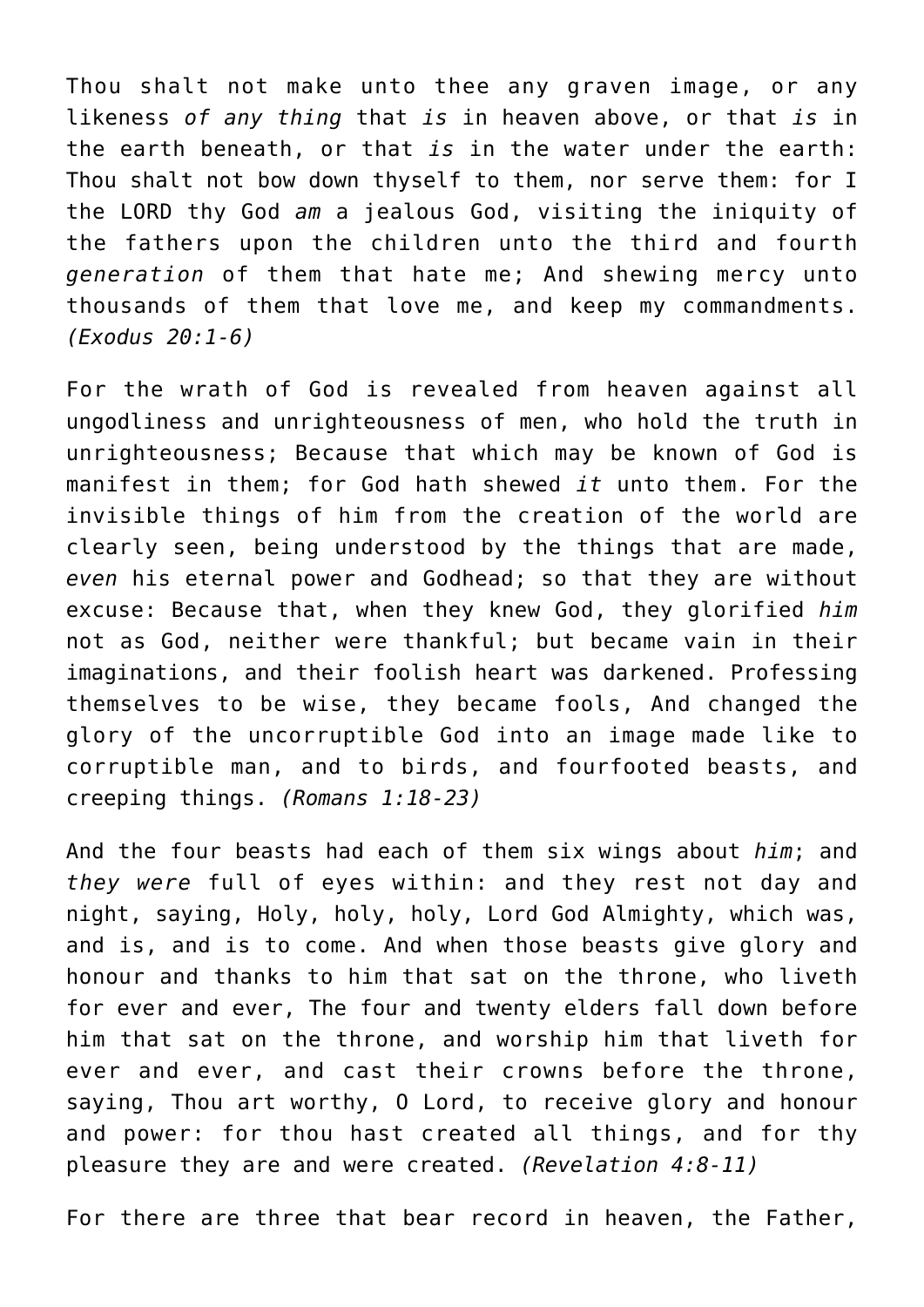the Word, and the Holy Ghost: and these three are one. *(I John 5:7)*

Go ye therefore, and teach all nations, baptizing them in the name of the Father, and of the Son, and of the Holy Ghost: Teaching them to observe all things whatsoever I have commanded you: and, lo, I am with you alway, *even* unto the end of the world. Amen. *(Matthew 28:19-20)*

The grace of the Lord Jesus Christ, and the love of God, and the communion of the Holy Ghost, be with you all. Amen. *(II Corinthians 13:14)*

And God said, Let us make man in our image, after our likeness: and let them have dominion over the fish of the sea, and over the fowl of the air, and over the cattle, and over all the earth, and over every creeping thing that creepeth upon the earth. So God created man in his *own* image, in the image of God created he him; male and female created he them. *(Genesis 1:26-27)*

And the LORD God said, Behold, the man is become as one of us, to know good and evil: and now, lest he put forth his hand, and take also of the tree of life, and eat, and live for ever: Therefore the LORD God sent him forth from the garden of Eden, to till the ground from whence he was taken. *(Genesis 3:22-23)*

*Art* thou not from everlasting, O LORD my God, mine Holy One? we shall not die. O LORD, thou hast ordained them for judgment; and, O mighty God, thou hast established them for correction. *Thou art* of purer eyes than to behold evil, and canst not look on iniquity: wherefore lookest thou upon them that deal treacherously, *and* holdest thy tongue when the wicked devoureth *the man that is* more righteous than he? *(Habakkuk 1:12-13)*

Let this mind be in you, which was also in Christ Jesus: Who, being in the form of God, thought it not robbery to be equal with God: But made himself of no reputation, and took upon him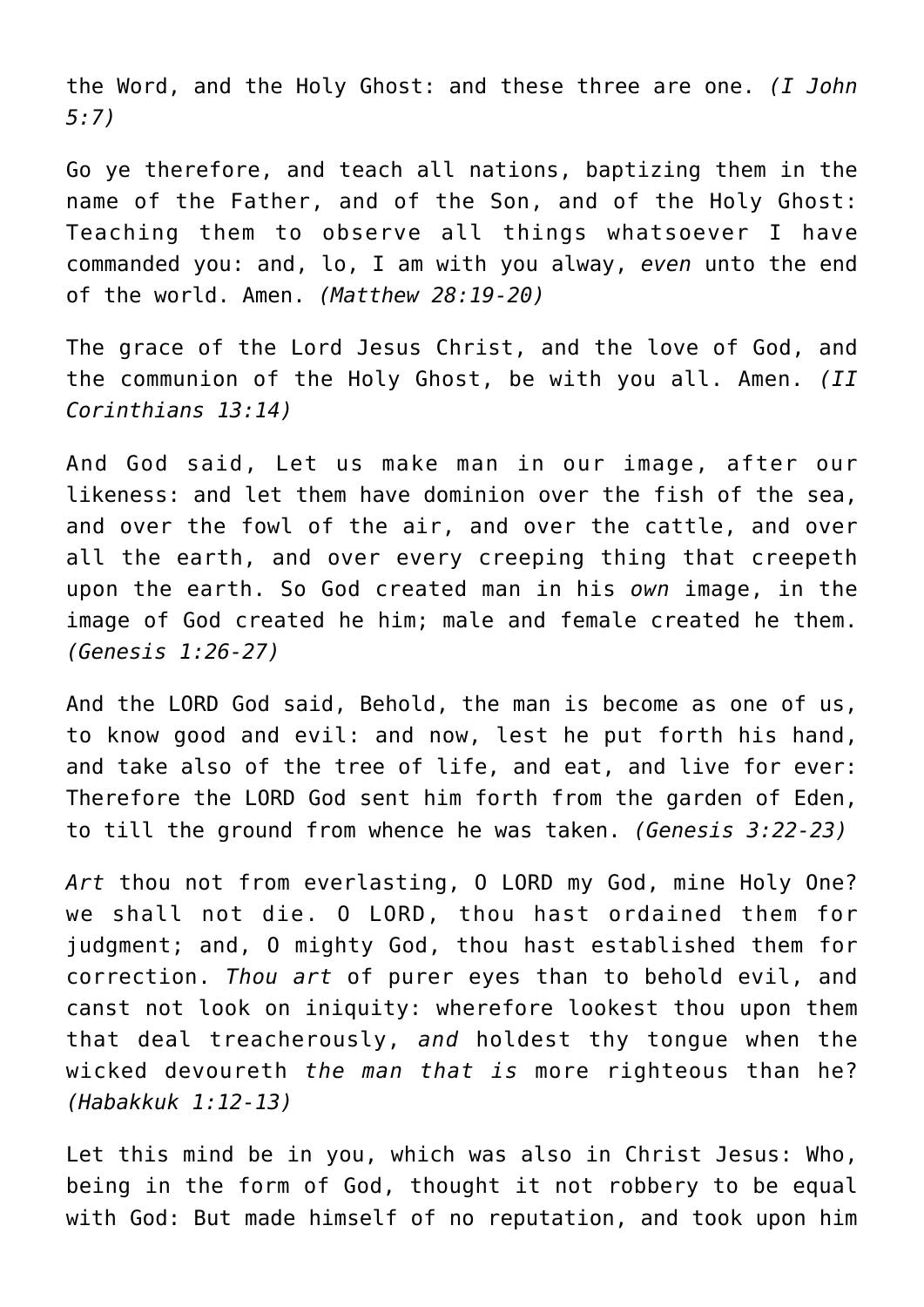the form of a servant, and was made in the likeness of men: And being found in fashion as a man, he humbled himself, and became obedient unto death, even the death of the cross. Wherefore God also hath highly exalted him, and given him a name which is above every name: That at the name of Jesus every knee should bow, of *things* in heaven, and *things* in earth, and *things* under the earth; And *that* every tongue should confess that Jesus Christ *is* Lord, to the glory of God the Father. *(Philippians 2:5-11)*

In the beginning was the Word, and the Word was with God, and the Word was God. The same was in the beginning with God. All things were made by him; and without him was not any thing made that was made. *(John 1:1-3)*

And I saw heaven opened, and behold a white horse; and he that sat upon him *was* called Faithful and True, and in righteousness he doth judge and make war. His eyes *were* as a flame of fire, and on his head *were* many crowns; and he had a name written, that no man knew, but he himself. And he *was* clothed with a vesture dipped in blood: and his name is called The Word of God. And the armies *which were* in heaven followed him upon white horses, clothed in fine linen, white and clean. And out of his mouth goeth a sharp sword, that with it he should smite the nations: and he shall rule them with a rod of iron: and he treadeth the winepress of the fierceness and wrath of Almighty God. And he hath on *his* vesture and on his thigh a name written, KING OF KINGS, AND LORD OF LORDS. *(Revelation 19:11-16)*

For unto which of the angels said he at any time, Thou art my Son, this day have I begotten thee? And again, I will be to him a Father, and he shall be to me a Son? And again, when he bringeth in the firstbegotten into the world, he saith, And let all the angels of God worship him. And of the angels he saith, Who maketh his angels spirits, and his ministers a flame of fire. But unto the Son *he saith*, Thy throne, O God, *is* for ever and ever: a sceptre of righteousness *is* the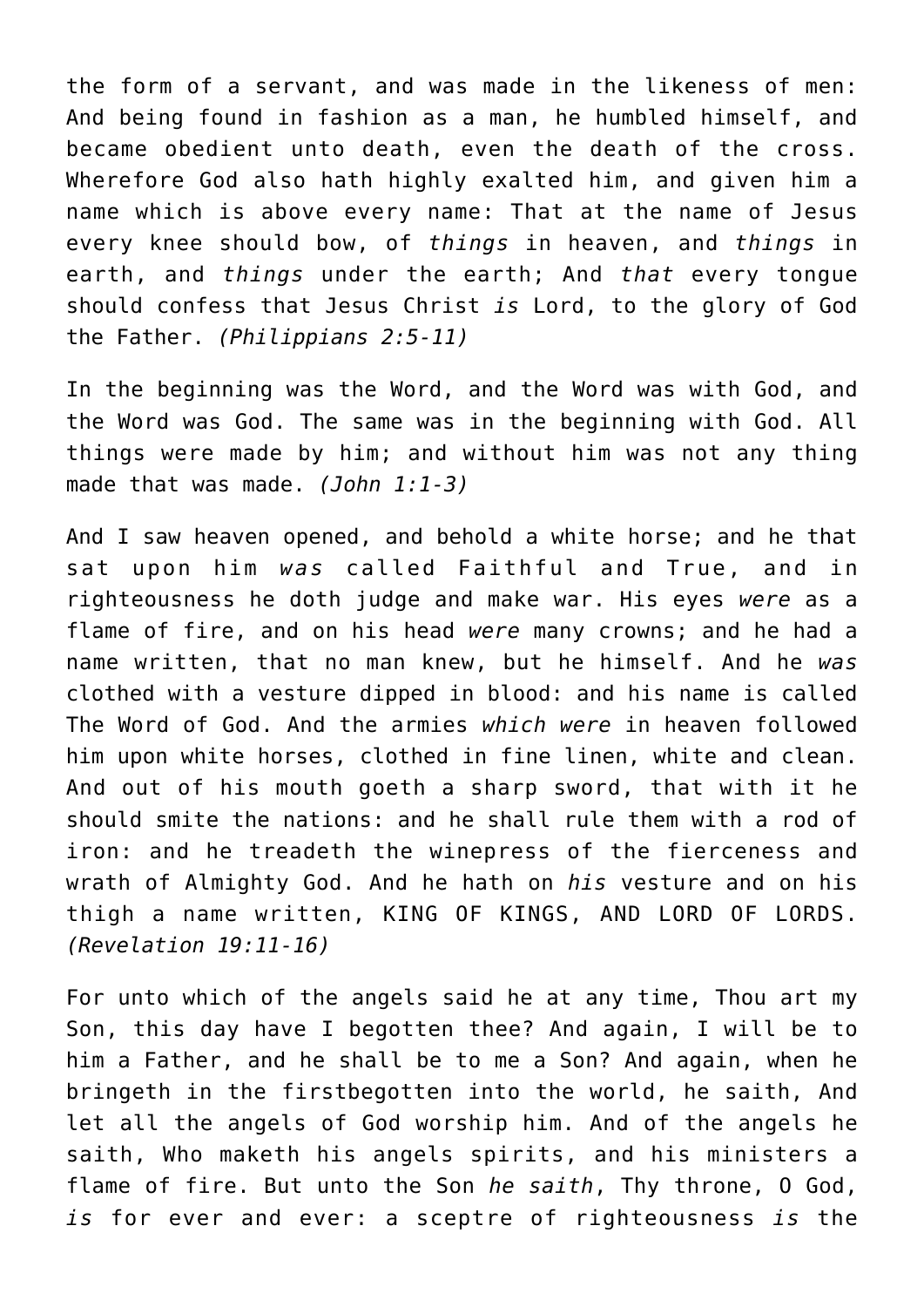sceptre of thy kingdom. Thou hast loved righteousness, and hated iniquity; therefore God, *even* thy God, hath anointed thee with the oil of gladness above thy fellows. *(Hebrews 1:5-9)*

Beware lest any man spoil you through philosophy and vain deceit, after the tradition of men, after the rudiments of the world, and not after Christ. For in him dwelleth all the fulness of the Godhead bodily. *(Colossians 2:8-9)*

These things have I spoken unto you, being *yet* present with you. But the Comforter, *which is* the Holy Ghost, whom the Father will send in my name, he shall teach you all things, and bring all things to your remembrance, whatsoever I have said unto you. *(John 14:25-26)*

Nevertheless I tell you the truth; It is expedient for you that I go away: for if I go not away, the Comforter will not come unto you; but if I depart, I will send him unto you. And when he is come, he will reprove the world of sin, and of righteousness, and of judgment: Of sin, because they believe not on me; Of righteousness, because I go to my Father, and ye see me no more; Of judgment, because the prince of this world is judged. I have yet many things to say unto you, but ye cannot bear them now. Howbeit when he, the Spirit of truth, is come, he will guide you into all truth: for he shall not speak of himself; but whatsoever he shall hear, *that* shall he speak: and he will shew you things to come. He shall glorify me: for he shall receive of mine, and shall shew *it* unto you. All things that the Father hath are mine: therefore said I, that he shall take of mine, and shall shew *it* unto you. *(John 16:7-15)*

Now there are diversities of gifts, but the same Spirit. And there are differences of administrations, but the same Lord. And there are diversities of operations, but it is the same God which worketh all in all. *(I Corinthians 12:4-6)*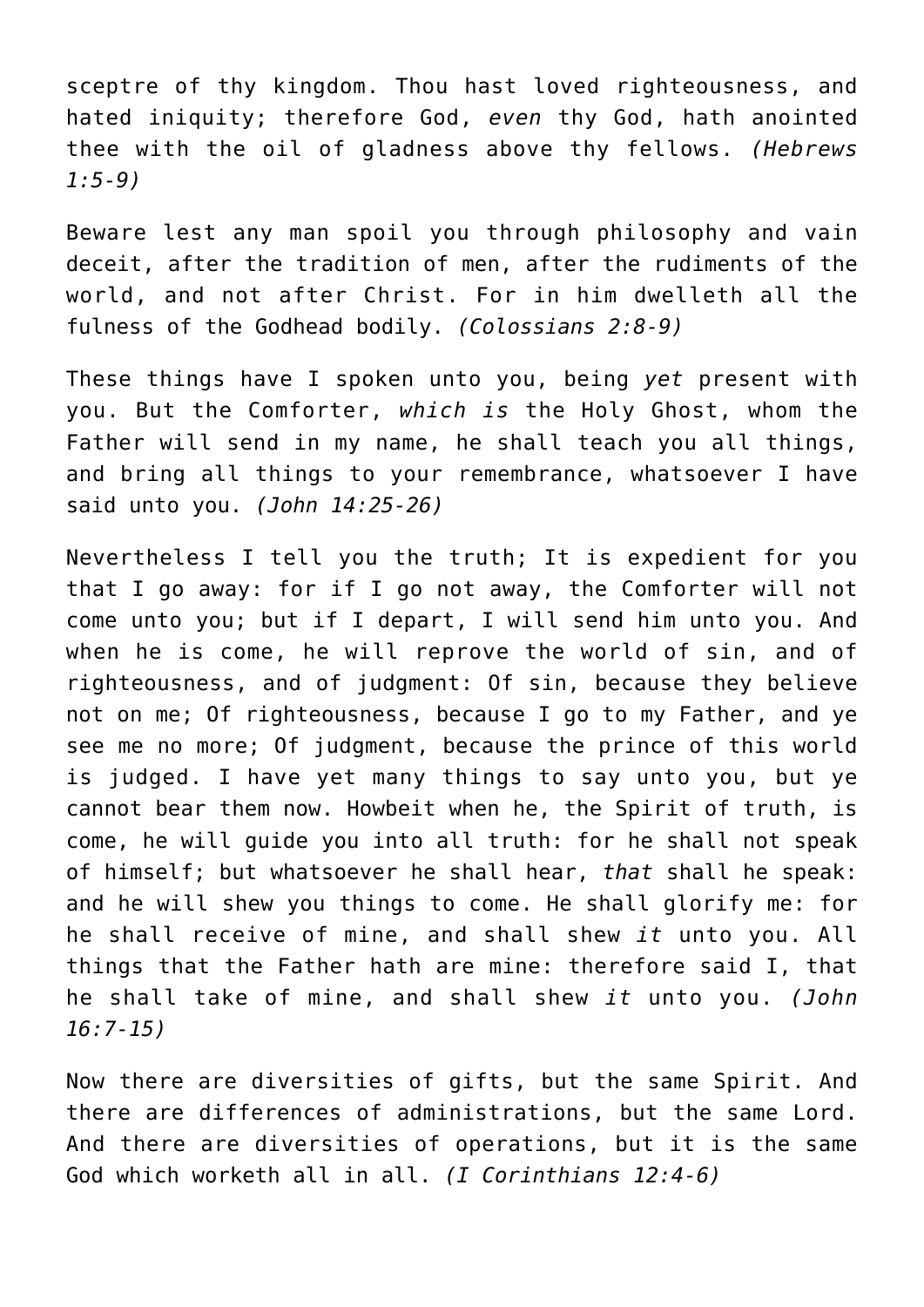But now the righteousness of God without the law is manifested, being witnessed by the law and the prophets; Even the righteousness of God *which is* by faith of Jesus Christ unto all and upon all them that believe: for there is no difference: For all have sinned, and come short of the glory of God; Being justified freely by his grace through the redemption that is in Christ Jesus: Whom God hath set forth *to be* a propitiation through faith in his blood, to declare his righteousness for the remission of sins that are past, through the forbearance of God; To declare, *I say*, at this time his righteousness: that he might be just, and the justifier of him which believeth in Jesus. *(Romans 3:21-26)*

I exhort therefore, that, first of all, supplications, prayers, intercessions, *and* giving of thanks, be made for all men; For kings, and *for* all that are in authority; that we may lead a quiet and peaceable life in all godliness and honesty. For this *is* good and acceptable in the sight of God our Saviour; Who will have all men to be saved, and to come unto the knowledge of the truth. *(I Timothy 2:1-4)*

Say unto them, *As* I live, saith the Lord GOD, I have no pleasure in the death of the wicked; but that the wicked turn from his way and live: turn ye, turn ye from your evil ways; for why will ye die, O house of Israel? *(Ezekiel 33:11)*

And the LORD descended in the cloud, and stood with him there, and proclaimed the name of the LORD. And the LORD passed by before him, and proclaimed, The LORD, The LORD God, merciful and gracious, longsuffering, and abundant in goodness and truth, Keeping mercy for thousands, forgiving iniquity and transgression and sin, and that will by no means clear *the guilty*; visiting the iniquity of the fathers upon the children, and upon the children's children, unto the third and to the fourth *generation*. *(Exodus 34:5-7)*

Now unto the King eternal, immortal, invisible, the only wise God, be honour and glory for ever and ever. Amen. *(I Timothy*